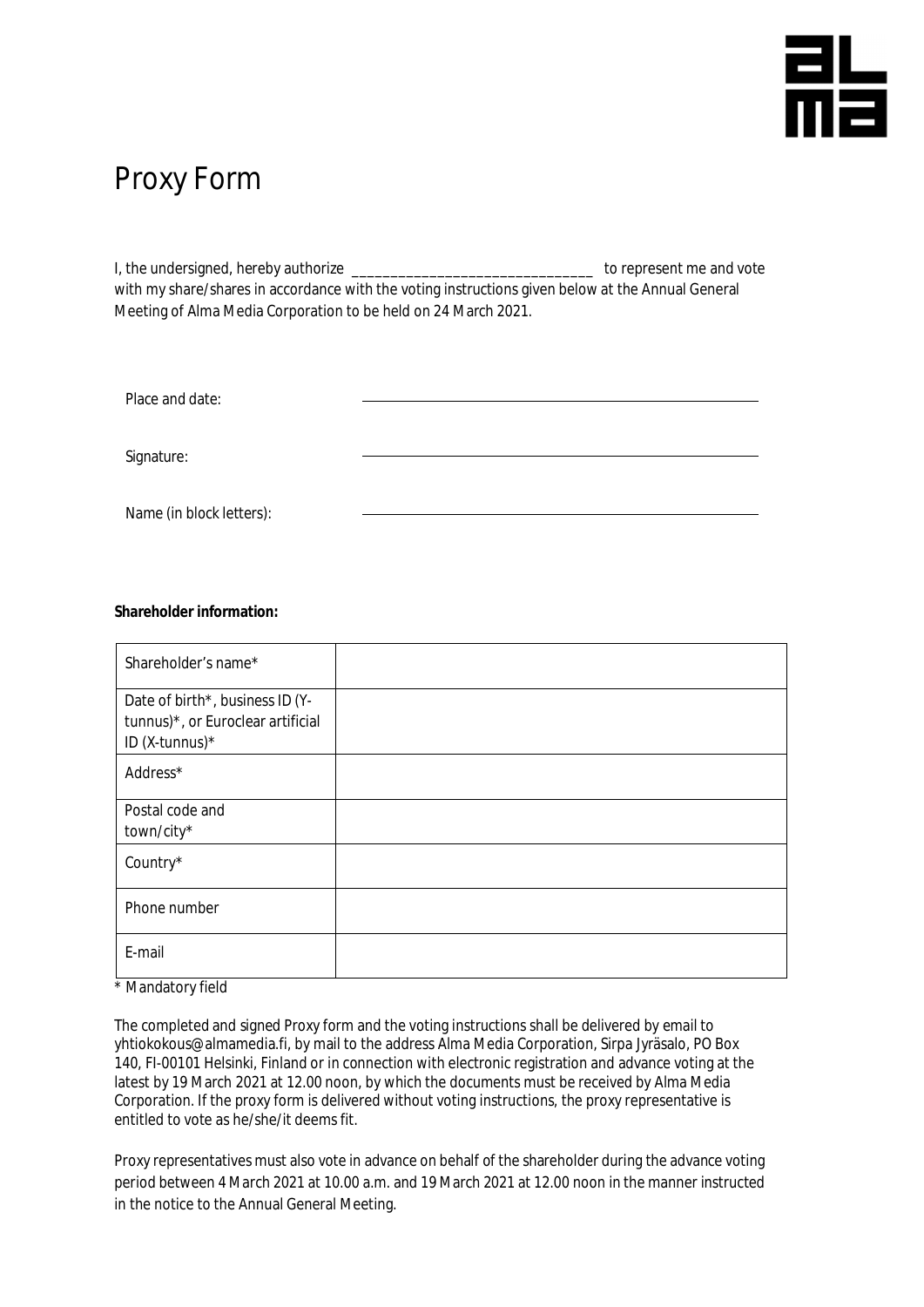

A representative of a corporate shareholder must, in connection with delivering the proxy form and the voting instructions, also demonstrate his/her right to represent the shareholder (for example with an extract from the trade register or a decision of the board of directors).

*\*Voting instructions starting from the next page\**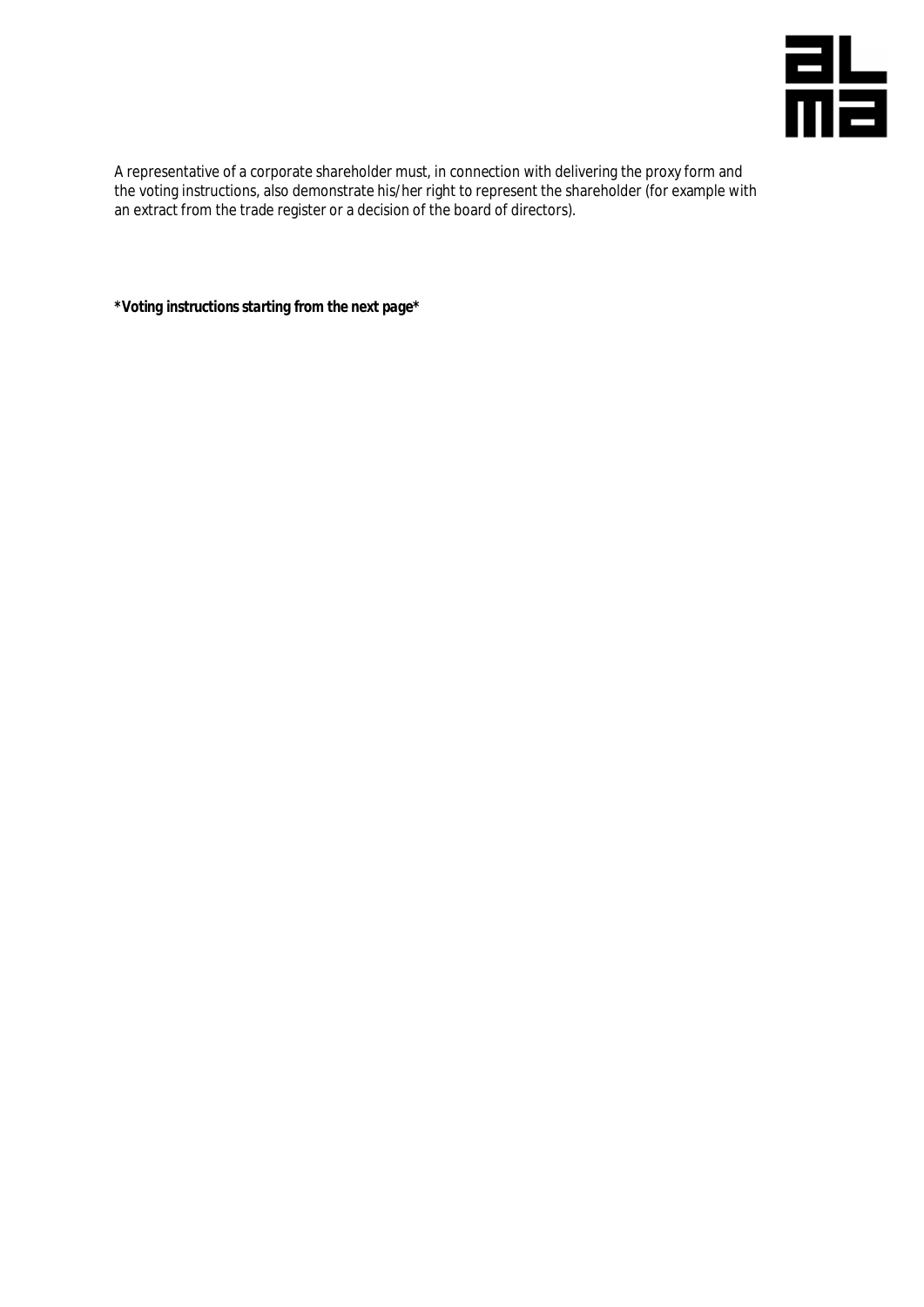

**Voting instructions**

Name of the shareholder (in print)

In order to give voting instructions for your representative please mark a cross (X) to the item below.

**Should you not mark the cross to one or more items below, your representative shall vote in favour of the proposal presented in the notice convening the General Meeting.**

Should you mark the cross to "Abstain from voting" in one or more items below, your representative shall give an empty vote to those items. In that case the shares are considered to be represented in the meeting, which is meaningful in resolutions requiring qualified majority (e.g. agenda items 17, 18, 19 and 20). In qualified majority items all shares represented at the Meeting are taken into account and abstentions thus have the same effect as votes Against/No. Therefore, instructing your representative to abstain from voting affects the voting result. Shareholders should be aware of this, especially if giving a vote against is not their intention.

|     | Item                                                                                                                                                                          | For/Yes | Against/No | Abstain from voting<br>(blank) |
|-----|-------------------------------------------------------------------------------------------------------------------------------------------------------------------------------|---------|------------|--------------------------------|
| 7.  | Adoption of the Financial<br><b>Statements</b>                                                                                                                                | □       | $\Box$     |                                |
| 8.  | Resolution on the use of the profit<br>shown on the balance sheet and<br>the payment of a dividend                                                                            | П       | П          | П                              |
| 9.  | Resolution on the discharge of the<br>members of the Board of Directors<br>and the President and CEO from<br>liability for the financial period 1<br>January-31 December 2020 | □       | $\Box$     | □                              |
| 10. | Discussion of the Remuneration<br>Report of the governing bodies                                                                                                              | □       | □          | $\Box$                         |
| 11. | Deciding on the remuneration of<br>the members of the Board of<br><b>Directors</b>                                                                                            | □       | П          |                                |
| 12. | Resolution on the number of<br>members of the Board of Directors                                                                                                              | □       | □          | □                              |
| 13. | Election of the members of the<br><b>Board of Directors</b>                                                                                                                   | П       | □          | $\Box$                         |
| 14. | Resolution on the number of<br>auditors                                                                                                                                       | П       | П          | П                              |
| 15. | Resolution on the remuneration of<br>the auditor                                                                                                                              | □       | П          | □                              |
| 16. | Election of the auditor                                                                                                                                                       | □       | □          |                                |